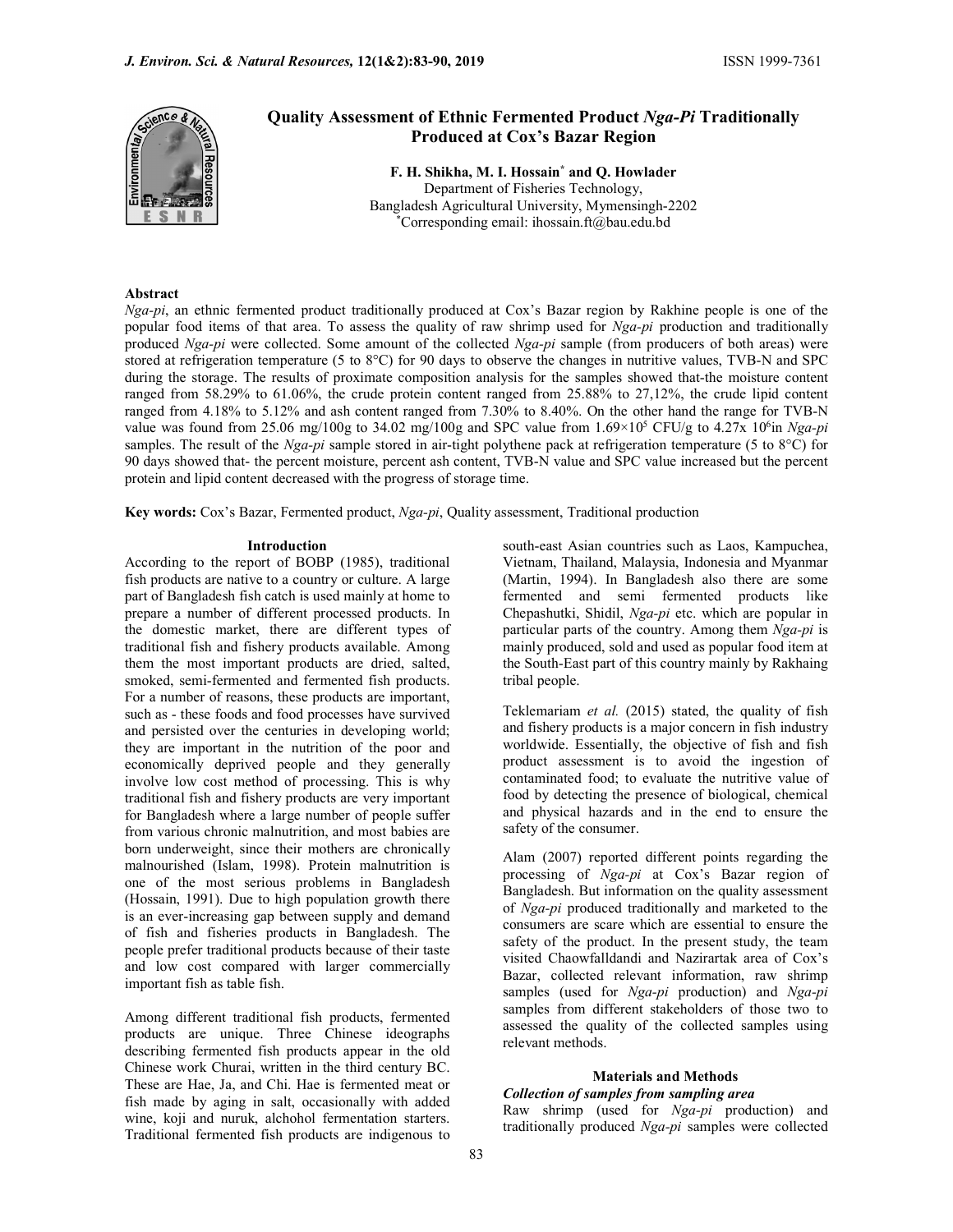form shrimp collectors, Nga-pi producers, wholesalers and retailers of Chaowfalldandi and Nazirartka, Cox's Bazar are (Plate 1).



Plate 1. Sample collection from the sampling areas Here, a- collection of raw shrimp sample and bcollection of traditionally produced Nga-pi

#### Carrying and Storage of the samples

Raw shrimp (both better grade and lower grade on the basis of visual observation and fish collector's recommendation) and Nga-pi samples collected from different sources of Cox's Bazar region, were immediately packed in polythene packs at the collection sites and kept in ice box, covered with enough ice (ice was replaced at each 4 to 5 hours interval) to carry the samples tothe laboratory of Fish Processing, Department of Fisheries technology, Bangladesh agricultural University, Mymensingh. After bringing the samples to the laboratory, were stored in a refrigerator (at 5 to 8°C) until further analysis.

A certain amount of samples (7+7 air-tight polythene packs; each pack containing about 20g Nga-pi sample collected from producers of two different areas of Cox's Bazar) were stored in the refrigerator separately to observe the changes in sensory, biochemical parameters and SPC of Nga-pi while stored at low temperature and packed in air-tight condition in polythene.

#### Quality analysis

The quality of raw shrimp and traditionally produced Nga-pi samples were analyzed by sensory, biochemical and microbiological analysis.

## Sensory quality assessment

A panel of nine-persons (students, teachers and staffs of the Department of Fisheries Technology) provided the sensory quality assessments of the product. The organoleptic characteristic (general appearance, taste, flavor, texture and color) of Nga-pi was examined by sensory methods (through sight, touch, taste, smelling etc.). Nga-pi was evaluated for preference of color, flavor, odor, texture, taste and overall acceptability Organoleptic quality of Nga-pi was determined on the basis of defect points as describe in Table-1 and 2.

| Characteristics of Nga-pi | Defect characteristics    | Defect points | Ouality    |
|---------------------------|---------------------------|---------------|------------|
| Appearance                | Bright, shining blackish  |               | Excellent  |
|                           | Slight dullness           |               | Acceptable |
|                           | Dullness                  |               | Fare       |
|                           | Definite dullness, weight |               | Reject     |
|                           | loss                      |               |            |
| Color                     | Gray blackish color       |               | Excellent  |
|                           | Brown or gray color       |               | Poor       |
|                           | Color become black        |               | Reject     |
| Odor                      | Good odor                 |               | Excellent  |
|                           | Slight off sour odor      |               | Acceptable |
|                           | Faint sour odor           |               | Poor       |
|                           | Strong sour odor          |               | Reject     |
| Texture                   | Very good                 |               | Excellent  |
|                           | Softness                  |               | Acceptable |
|                           | Some loss of elasticity   |               | Acceptable |
|                           | Melting, easily broken    |               | Reject     |
| Consistency of<br>paste   | Soft                      |               | Excellent  |
|                           | Paste somewhat hard       |               | Acceptable |
|                           | Paste become hard         |               | Acceptable |
|                           | Loss of water absorption  |               | Poor       |

Table 1. Determination of organoleptic quality according to Howgate Method (1992)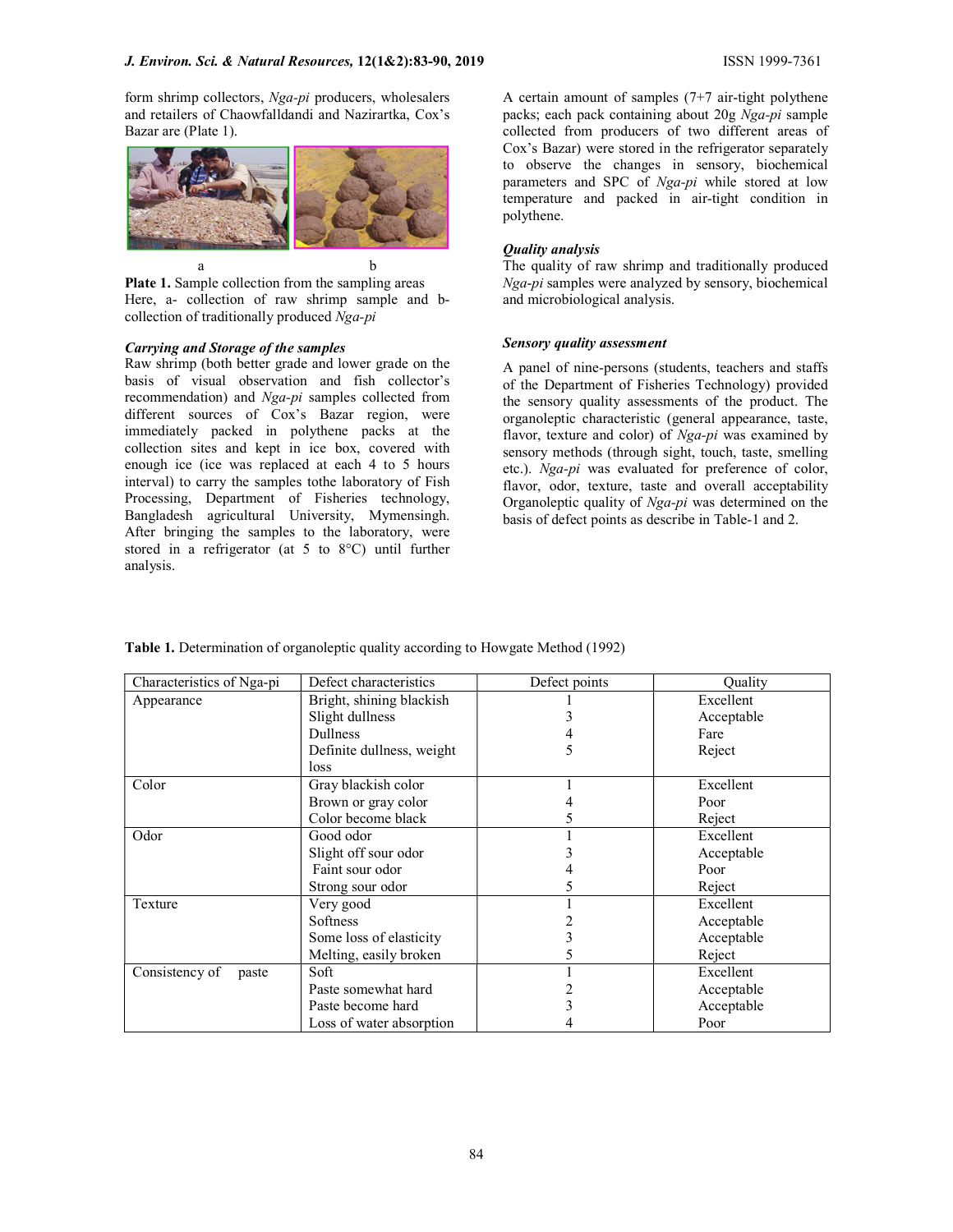Table 2. Grading of Nga-pi product

| Grade | Defect point  | Degree of freshness |
|-------|---------------|---------------------|
|       |               | Excellent (E)       |
|       |               |                     |
| в     | 2 to $\leq 4$ | Acceptable $(A)$    |
|       |               |                     |
| C     | $4<$ 5        | Poor $(P)$          |
|       |               |                     |
|       |               | Reject(R)           |

## Proximate composition analysis

Proximate composition (percent moisture, protein, lipid, ash) of all the samples were measured according to AOAC (1990) methods.

### TVB-N value

The TVB-N value was determined according to the methods given in AOAC (1980) with certain modification using the following formula-

Amount of TVB-N (mg/100 g sample)

$$
= \frac{\text{ml titrant} \times 0.014 \times \text{normality of acid}}{\text{Sample wt.}} \times 100
$$

## Standard plate count

The SPC was calculated in terms of colony forming units (CFU) after counting the colonies of the agar plate under a Quebec dark field colony counter (Leica, Buffalo. NY, USA) equipped with a guide plate ruled in square centimeters. Plates containing 30-300 colonies were used to calculate bacterial load using the following formula:

# SPC (CFU/g) =  $\frac{\text{No. of colonies on pertidish} \times \text{Dilution factor} \times \text{Vol. of stock solution} \times 10}{\text{Me of yields an equilibrium sample}}$ Wt. of pickle or condiment sample

#### Data analysis

After collecting various data, statistical analysis was done to know the variance between different answers and the significant level of those results. Data were processed using Microsoft Excel. Data are represented within the view of table form.

#### Results and Discussion

## Sensory quality assessment of raw shrimps and traditionally produced Nga-pi samples

Table 3 shows the differences in sensory quality parameters of raw shrimps and traditionally produced Nga-pi samples collected from different stakeholders of Chaowfalldandi and Nazirartak, Cox's Bazar. This table also shows the sensory quality changes in Nga-pi samples, collected from producers of two different areas and stored at 5 to 8°C in air-tight polythene pack for 90 days. The average grade point of raw shrimps (both better grade and lower grade) used for the Nga-pi production traditionally at Chaowfalldandi and Nazirartak ranged from 1.3 to 1.8 and overall quality found E (excellent) at the initial stage just after collection. The average grade point varied between 1.1 to 1,3 and overall quality also found E (excellent) for both the Nga-pi samples, either cover or not covered with mospata at the sample collection areas. On the other hand, the average grade point for Nga-pi sample collected from the producers of two different areas varied between 1.0 to 1.1 and the overall quality was observed E (excellent) whereas the average grade points varied from 2.0 to 3.4 for the Nga-pi samples collected from wholesalers and retailers of that two areas and overall quality showed A (acceptable), indicating a little quality degradation with the extension of time and steps of distribution. Alam (2010) reported, post-harvest quality loss in wet fish occurred, based on different species and seasons, from 7-19%, with an average loss encountered was 12.5%. When the fish was landed and sold to the nearer consumers within a few hours of harvest, the postharvest loss was negligible. Longer the distance, higher was the loss.

The sensory quality parameter result for the Nga-pi sample collected from the producers of two different areas and stored in air-tight polythene packs at refrigerator (5 to 8°C) for 90 days showed that, the average grade point varied from 1.0 to 2.2 and overall quality little decreased, i. e at the initial stage of storage the overall quality of  $Nga-pi$  sample was E (excellent), after 90 days storage which lost some quality though they were found A (acceptable). Maheshwara et al. (2017) carried out a study on the biochemical and shelf life of fish sausage in ambient and refrigerated storage. The overall acceptability scores of sausage stored under refrigerated temperature was found to be higher when compared to ambient temperature. The quality of sausage stored in ambient condition deteriorated beyond 2 days whereas the refrigerated stored sausage was acceptable up to 25 days storage conditions. Hossain et al. (2019) studied the changes in sensory attributes of condiment prepared from Thai pangus (Pangasianodon hypophthalmus) during storage at different temperatures. The study revealed that the sensory attributes of fish condiment decrease throughout the storage period irrespective of storage temperatures (room temperature, 28°C to 32°C; refrigeration temperature, 5°C to 8°C and frozen temperature, -18°C to -20°C). At low temperatures, the product remained in acceptable condition for more than 120 days. The above mentioned findings are more or less in agreement with the findings of present study that, even at low temperature though the prepared food products may remain acceptable condition for comparatively duration than room/ambient temperature but the quality gradually deteriorates with the lapse of time.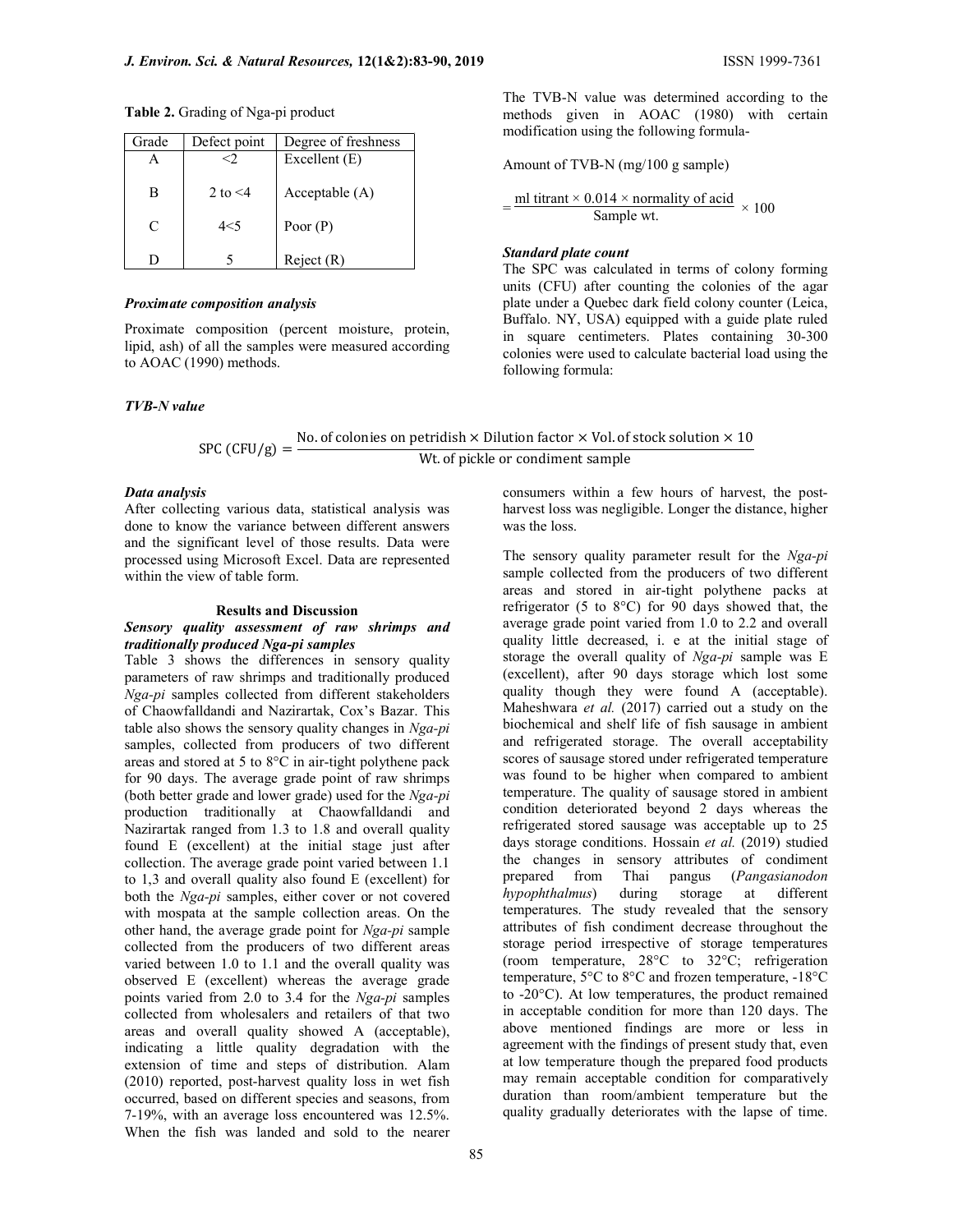| Sample name                                       |         | Average grade point |         |            | Overall quality |                          |            |          |  |
|---------------------------------------------------|---------|---------------------|---------|------------|-----------------|--------------------------|------------|----------|--|
|                                                   |         | Chaowfalldandi      |         | Nazirartak | Chaowfalldandi  |                          | Nazirartak |          |  |
|                                                   | Initial | After 90            | Initial | After 90   | Initial         | After 90                 | Initial    | After 90 |  |
|                                                   |         | days                |         | days       |                 | days                     |            | days     |  |
|                                                   |         | storage             |         | storage    |                 | storage                  |            | storage  |  |
| Better grade raw shrimp                           | 1.4     |                     | 1.3     |            | Е               |                          | Е          |          |  |
| Lower grade raw shrimp                            |         | ۰                   | 1.8     |            | E               | $\overline{\phantom{0}}$ | E          |          |  |
| Nga-pi (covered with mospata)                     |         |                     | 1.1     |            | E               | -                        | E          |          |  |
| Nga-pi (not covered with mospata)                 | 1.3     | ۰                   | 1.2     |            | E               | $\overline{\phantom{a}}$ | E          |          |  |
| Nga-pi (collected from producer)                  | $1.0\,$ |                     | 1.1     |            | E               | $\overline{\phantom{0}}$ | E          |          |  |
| Nga-pi (collected from wholesaler)                | 2.2     | ۰                   | 2.0     |            | А               | $\overline{\phantom{a}}$ | А          |          |  |
| Nga-pi (collected from retailer)                  |         | ٠                   | 3.1     |            | А               | -                        | А          |          |  |
| <i>Nga-pi</i> (collected from producer and stored | 1.0     | 2.1                 |         | 2.2        | E               | A                        | E          | А        |  |

Table 3. Sensory quality parameters of raw shrimps, traditionally produced Nga-pi samples collected from different stakeholders of Chaowfalldandi and Nazirartak, Cox's Bazar and Nga-pi sample collected from producers and stored at 5 to 8°C in air-tight polythene pack for 90 days

Biochemical analysis of raw shrimps and traditionally produced Nga-pi samples

5 to 8°C in air-tight polythene pack)

### Proximate composition

Proximate composition for raw shrimps (traditionally used for Nga-pi production), traditionally produced Nga-pi samples collected from different stakeholders of two different areas of Cox's are presented in Table 4. For better comparison data have been recalculated on moisture free basis. In this study, the moisture content of raw shrimps (traditionally used for Nga-pi production) and traditionally produced Nga-pi samples collected from Chowfalldandi were as follows- 78.40% (better grade raw shrimp), 80.10% (lower grade raw shrimp), 60.29% (Nga-pi covered with mospata) and 61.06% (Nga-pi not covered with mospata),59.29% (Nga-pi collected from producer), 59.33% (Nga-pi collected from wholesaler) and 60.26% (Nga-pi collected from retailers). The percent moisture content of raw shrimp samples and traditionally produced Ngapi samples collected from Nazirartak were nearer to these values. In raw shrimp samples the percent moisture contents were found 77.29 (better grade) and 78.37 (lower grade) and for traditionally produced different Nga-pi samples the range varied from 58.29% to60.70%. In case of percent protein content the values were obtained for raw shrimp samples 15.22 (better grade) and 12.51 (lower grade) whereas the protein content varied between 25.88% to 26.89% for different Nga-pi samples collected from Chaowfalldandi and 26.10% to 27.12% Nga-pi samples collected from Nazirartak. The percent lipid content of raw shrimp samples (traditionally used in Nga-pi production) were found 4.36 (better grade) and 3.28 (lower grade) collected from Nazirartak. Lipid content of different Nga-pi samples collected from the same area varied between 4.18% to 4.93% whereas the range of percent lipid content in different Nga-pi samples found from 4.81 to 5.12 collected from Chaowfalldandi. Though percent ash content varied between 0.99 to 1.98 in raw shrimp samples but while Nga-pi was produced the ash content varied from 7.33 to 8.40 collected from

Nazirartak. Nayeem et al. (2010) carried out a similar type of study on quality assessment of traditional semifermented fishery product (Chepa Shutki) of Bangladesh collected from the value chain. They examined the proximate composition of semifermented fish products (locally known as Chepa shutki) obtained from producer, wholesaler and retailer. Results of their study showed that- moisture content varied from 39.62 to 46.89% with the highest value recorded in the products obtained from retailer and lowest in that obtained from producer. Protein, the most important component among the chemical composition, ranged from 32.46 to 33.83% with highest value recorded in product obtained from producer and lowest value in those obtained from retailer. Lipid content, on the other hand, varied from 19.25 to 24.97% with highest value recorded for the products obtained from producer and lowest value in products obtained from retailer. Similar trend was also observed when the values of protein and lipid were recalculated on dry weight basis. Ash content varied from 0.81 to 1.01% with highest value observed in product obtained from wholesaler and retailer and lowest values in product obtained from producer. Lower levels of protein and lipid content in the products obtained from retailers and wholesalers were probably related to the losses occurring at different stages of marketing chain during handling, transportation and preservation. Sabikon et al. (2017) carried out another study on the nutritional and microbiological quality of chepashutki from haor Areas of Bangladesh. In their study, lower levels of protein, lipid, fiber and nitrogen free extract content in the product obtained from the retailers, probably related to the losses occurring at different stages of marketing chain during handling, transportation and preservation. A similar trend in the proximate composition of traditionally produced Nga-pi samples collected from different stakeholders in the present study was observed as the other researchers reported.

Chaowfalldandi and 7.30 to 8.29 collected from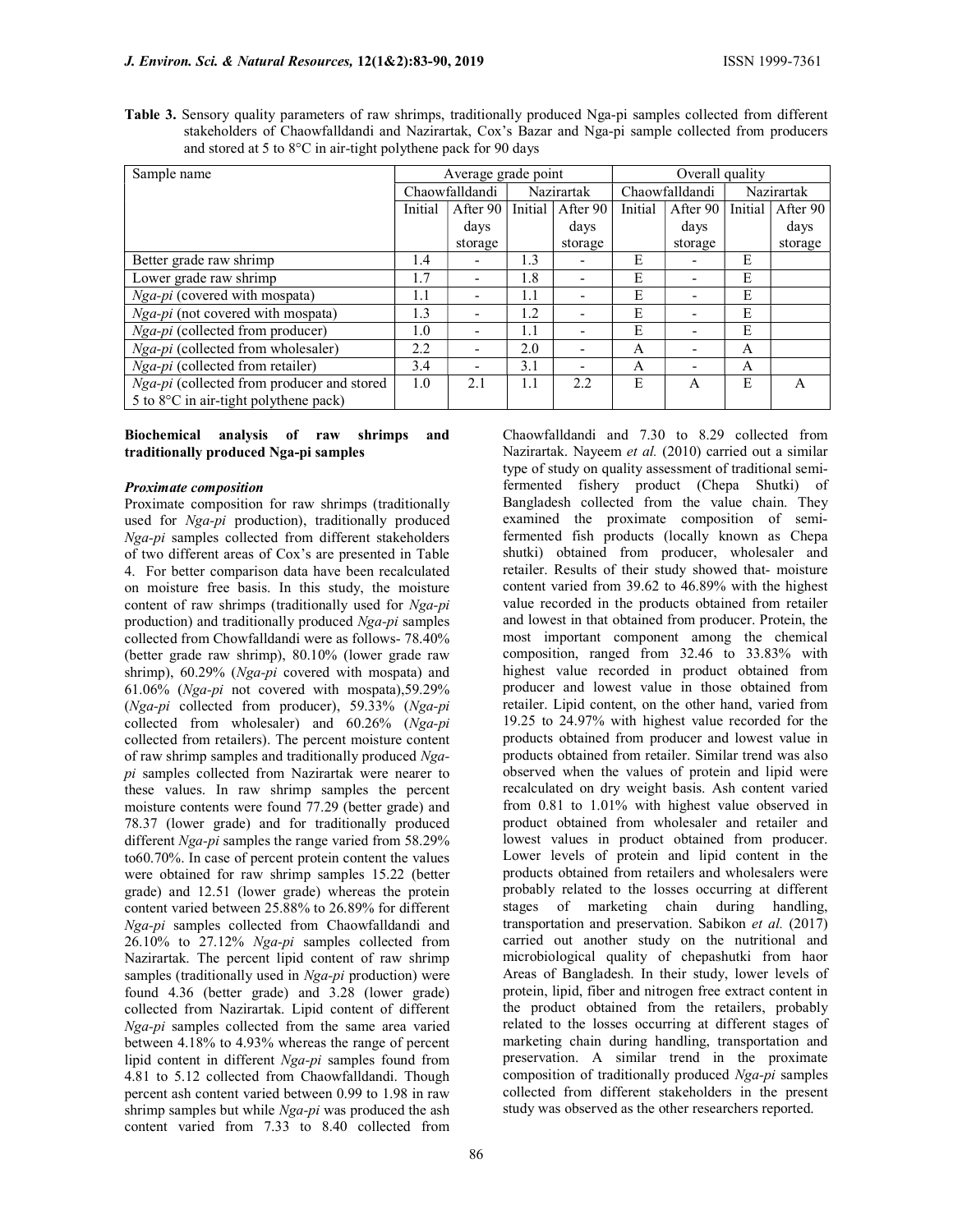| Sample name                                 |          |         |        | Chaowfalldandi |           |                      | Nazirartak |         |        |      |           |                      |
|---------------------------------------------|----------|---------|--------|----------------|-----------|----------------------|------------|---------|--------|------|-----------|----------------------|
|                                             | Moisture | Protein | Lipid  | Ash            | TVB-N     | <b>SPC</b>           | Moisture   | Protein | Lipid  | Ash  | TVB-N     | <b>SPC</b>           |
|                                             | $(\%)$   | (%)     | $(\%)$ | $(\%)$         | (mg/100g) | (CFU/g)              | (%)        | (%)     | $(\%)$ | (%)  | (mg/100g) | (CFU/g)              |
| Better grade<br>raw shrimp                  | 78.40    | 15.22   | 3.59   | 0.99           | 15.03     | $2.03\times10^{5}$   | 77.29      | 15.29   | 4.36   | 1.98 | 17.04     | $3.35\times10^{5}$   |
| Lower grade<br>raw shrimp                   | 80.10    | 12.51   | 5.00   | 0.99           | 19.06     | $3.91\times10^{6}$   | 78.37      | 15.45   | 3.28   | 1.48 | 23.03     | $4.91\times10^{6}$   |
| Nga-pi<br>(covered with<br>mospata)         | 60.29    | 25.88   | 4.99   | 7.73           | 25.06     | $2.01 \times 10^5$   | 58.29      | 27.09   | 4.93   | 8.00 | 25.17     | $1.69 \times 10^{5}$ |
| Nga-pi<br>(not<br>covered with<br>mospata)  | 61.06    | 26.30   | 4.81   | 7.33           | 27.08     | $3.91 \times 10^{5}$ | 60.70      | 26.18   | 4.70   | 7.30 | 26.15     | $2.13\times10^{5}$   |
| Nga-pi<br>(collected<br>from<br>producer)   | 59.29    | 26.89   | 5.12   | 7.60           | 25.26     | $2.01 \times 10^{5}$ | 59.28      | 27.12   | 4.92   | 7.68 | 24.13     | $2.41 \times 10^{5}$ |
| Nga-pi<br>(collected<br>from<br>wholesaler) | 59.33    | 26.23   | 5.08   | 8.02           | 28.03     | $3.92 \times 10^{5}$ | 60.00      | 26.70   | 4.53   | 7.91 | 28.77     | $4.08\times10^{5}$   |
| Nga-pi<br>(collected<br>from retailer)      | 60.26    | 26.06   | 4.88   | 8.40           | 34.02     | $4.02\times10^{6}$   | 60.61      | 26.10   | 4.18   | 8.29 | 33.92     | $4.27\times10^{6}$   |

Table 4. Differences in the biochemical parameters and standard plate count (SPC) of Nga-pi samples collected from different stakeholders of Chaowfalldandi and Nazirartak, Cox's Bazar

## Total volatile base nitrogen (TVB-N) value

Table 4 also shows the changes in total volatile base nitrogen (TVB-N) values of raw shrimp (traditionally used in the production of  $Nga-pi$ ) and traditionally produced Nga-pi samples collected from different sources of the study area. The initial TVB-N values of raw shrimps ranged between 15.03 to 23.03 but in the traditional Nga-pi samples collected from Chaowfalldandi the range was 25.06 to 34.02and 24.17 to 33.92 in the Nga-pi samples collected from Nazirartak. Samples collected from both places showed that, the TVB-N value was slightly higher in the Nga-pi samples not covered with mospata than the samples covered with mospata. On the other hand, another observation was that, TVB-N values found higher in the Nga-pi samples collected from retailers than the samples collected from wholesalers from both places of the study area. Nayeem et al. (2010) found that TVB-N value was 1.12 mg/100g in products obtained from producer whereas that value increased with the increase of intermediaries in the value chain. TVB-N value in product obtained from retailer was 3.12mg/100g, in their study. Sabikon et al. (2017) also found that, total volatile base nitrogen (TVB-N) values were the highest in retailer and the lowest in control samples (samples prepared in laboratory condition). Though the TVB-N values found little higher in the case of raw shrimps and traditionally prepared Nga-pi samples than "chepashutki" samples but the values were within the suggested value for the fishery products. The trend of increase in value of TVB-N for the collected Nga-pi samples from producer level to retailer level was similar as found for the mentioned studies above.

### Standard plate count (SPC) of bacteria

The standard plate count (SPC) of bacteria found higher in the shrimp samples of lower grade  $(3.91 \times 10^6)$ ;

Chaowfalldandi and  $4.91 \times 10^6$ ; Nazirartak) the in the shrimps of better grade  $(2.03 \times 10^5)$ ; Chaowfalldandi and  $3.35 \times 10^5$ ; Nazirartak). In the case of traditionally prepared Nga-pi samples, the standard plate count  $(SPC)$  of bacteria were found  $2.01 \times 10^5$ .  $1.69 \times 10^5$  (covered with mospata) and  $3.91 \times 10^5$ ,  $2.13 \times 10^5$  (not covered with mospata), respectively collected from Chaowfalldandi and Nazirartak. While the intermediaries in the value chainis considered, the highest values were observed at the Nga-pi samples collected from retailers  $(4.02 \times 10^6)$ ; Chaowfalldandi and  $4.27 \times 10^6$ ; Nazirartak) than the values found at the samples collected from producers  $(2.01 \times 10^5)$ ; Chaowfalldandi and  $2.41 \times 10^5$ ; Nazirartak) of both places of the study areas. Microbiological analysis revealed that, the total bacterial count of samples ranged from  $6.01 \pm 0.28$  to  $8.10 \pm 0.18$  log cfu g-1 (Sabikon et al., 2017). Higher moisture content along with higher microbial load in the retailer's samples reflected poor quality, whereas those obtained from producer's and control samples (prepared at the laboratory condition) were within the acceptable limit. Chandrashekhar (1979) reported TBC in prawn pickle in the range of  $10^3$  to  $10^5$  g-1. But Erichson (1967) reported that pickled fish, unless spoiled, normally carry low level of bacteria in the range of  $10<sup>1</sup>$  to  $10<sup>3</sup>$  g-1. All these reports are more or less in agreement with the findings of present study.

Biochemical analysis of Nga-pi samples (collected from producers of two different places of the study areas) stored in air-tight polythene packs at refrigeration temperature (5 to 8°C)

# Proximate composition

Change in proximate composition parameters of traditionally produced Nga-pi (collected from producers of Chaowfalldandi and Nazirartak, Cox's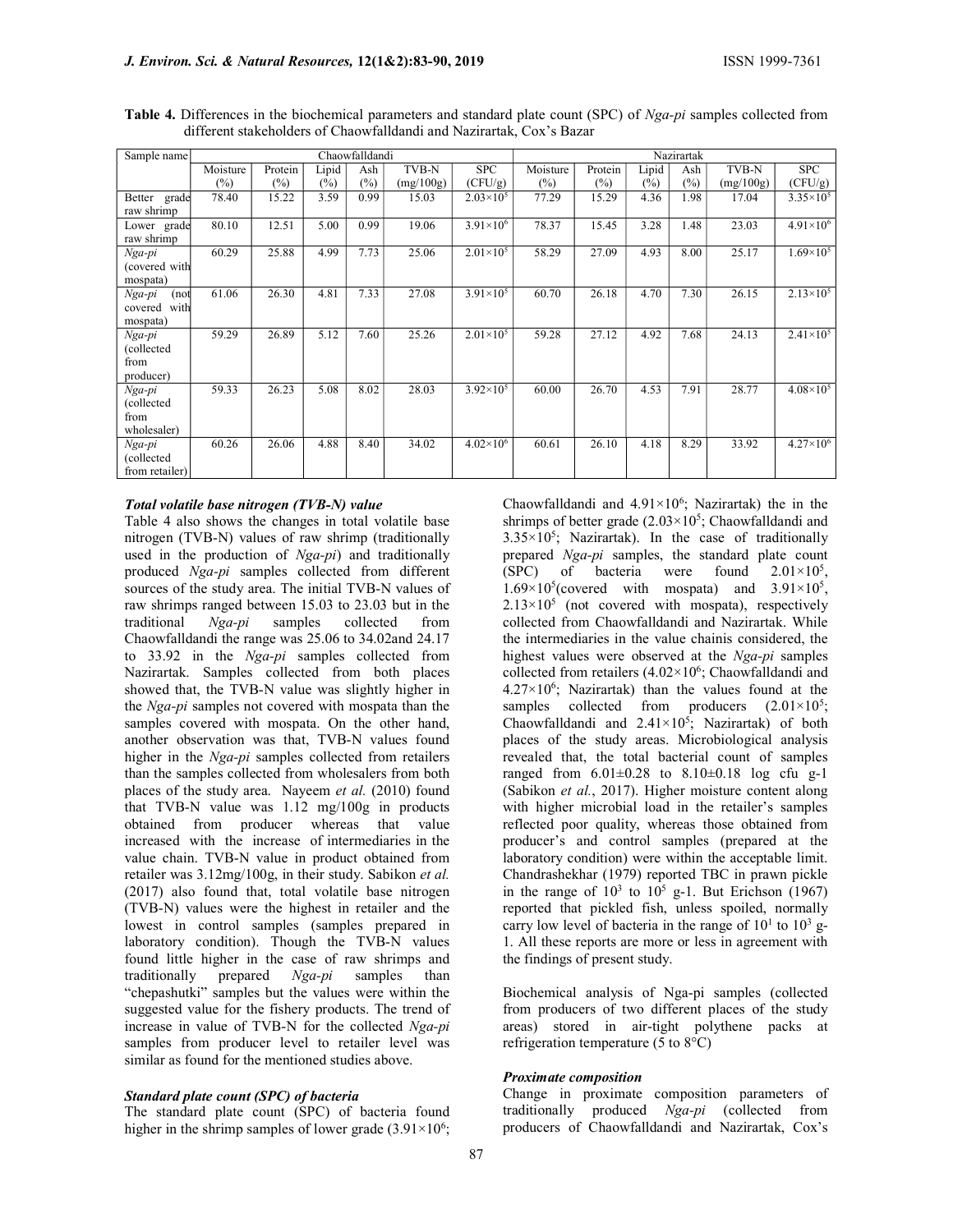Bazar) stored for 90 days at refrigeration temperature (5 to 8°C) in air-tight polythene pack is presented in Table 5. The table shows that, with the lapse of storage period per cent moisture content of Nga-pi samples increased gradually. The per cent moisture content was 59.29 and 59.28 in Nga-pi samples collected from Chaowfalldandi and Nazirartak, respectively at the initial stage of storage which increased to 63.33and 63.79 at the end. On the other hand, for the samples of both sources, protein content decreased from 26.89% to 19.03% and 27.12% to 19.28% within 90 days of storage. Like per cent protein content, lipid content also decreased with progress of storage period from 5.12% to 3.05% (Chaowfalldandi sample) and from 4.92% to 2.65% (Nazirartak). In case of per cent ash content a reverse pattern was followed. During storage ash content of the samples increased with the extension of storage period. While at the initial stage ash content was found 7.60% (Chaowfalldandi sample) and 7.68% (Nazirartak sample), after 90 days of storage the values reached to 13.89% and 12.99%, respectively. Rahman et al. (2019) carried out a studyto observe the quality changes of fish pickle prepared with Thai Pangus (Pangasianodon hypophthalmus) at refrigeration (5°C to 8°C) and freezing (-20°C to -18°C) temperature in kitchen refrigerator. In fish pickle, moisture content (%) decreased from  $58.20 \pm 0.194$  to  $48.53 \pm 0.345$  and  $58.67 \pm 0.180$  to  $43.90 \pm 0.245$  at refrigeration and freezing storage, respectively after twelve months of storage. Likewise, protein content (%) decreased from  $22.35 \pm 0.385$  to  $18.85 \pm 0.097$  and  $22.70 \pm 0.141$  to  $14.69 \pm 0.137$ , respectively throughout the storage

period. Lipid content (%) increased up to five months of storage and then decreased gradually at refrigeration temperature, whereas at frozen temperature it increased gradually at the whole storage period. Ash content (%) increased from  $4.08 \pm 0.043$  to  $7.38 \pm 0.081$  and  $4.83 \pm$ 0.130 to  $9.18 \pm 0.085$ , respectively in refrigeration and freezer compartment. The pattern of changes in the

proximate composition parameters of traditionally

produced Nga-pi is very much similar to the above mentioned report.

## Total volatile base nitrogen (TVB-N) value

A gradual increase in the TVB-N values also observed for Nga-pi samples collected from both sources. The initial value of TVB-N was obtained 25.26 (mg/100 g) in Nga-pi sample collected from Chaowfalldandi, after 60 days of storage which reached to 30.91 (mg/100g) and 34.09 (mg/100g) at the end of storage. The same pattern was observed for Nga-pi sample collected from Nazirartak and the final value 34.39 (mg/100g) also was found closer to the other sample kept for storage in the same condition indicating that, even at low temperature also TVB-N value increase though the rate of increment is slower. Hossain et al. (2019) studied the effect of storage temperatures on the quality parameters of fish condiment prepared from Thai pangus (Pangasianodon hypophthalamus). The results of their experiment showed that-irrespective of storage temperature the TVB-N value increased progressively with the lapse of storage period. At room temperature (28°C to 32°C), the values increased very rapidly in compare to those of refrigeration (5°C to 8°C) and frozen temperature (-18°C to-20°C). The TVBN value increased from 1.63±0.01 to 3.31±0.06, 3.18±0.02 and  $2.02\pm0.02$  mg/100g on day 15<sup>th</sup> at room, 90<sup>th</sup> at refrigeration and 120<sup>th</sup> at frozen storage temperature, respectively. Shikha et al. (2018) also reported the changes in quality parameters of fish pickle prepared from Thai pangus (Pangasianodon hypophthalamus) at different temperatures. They found that, the TVB-N value increased from  $1.18\pm0.12$  to  $4.29\pm1.05$ , 4.45±0.51 and 2.05±0.04 mg/100g on day 15th at room, 73rd at refrigeration and 90th at frozen storage temperature, respectively. The trend of increase in TVB-N value even at refrigeration temperature in both studies, during storage is more or less similar to the observation of the present study.

Table 5. Changes in biochemical parameters and standard plate count (SPC) of Nga-pi samples (collected from producers of Chaowfalldandi and Nazirartak, Cox's Bazar) stored in air-tight polythene packs at refrigeration temperature (5 to 8°C)

| Days of |          | Chaowfalldandi |        | Nazirartak |           |                      |          |               |        |               |           |                      |
|---------|----------|----------------|--------|------------|-----------|----------------------|----------|---------------|--------|---------------|-----------|----------------------|
| storage | Moisture | Protein        | Lipid  | Ash        | TVB-N     | <b>SPC</b>           | Moisture | Protein       | Lipid  | Ash           | TVB-N     | <b>SPC</b>           |
|         | $(\%)$   | $(\%)$         | $(\%)$ | $(\%)$     | (mg/100g) | (CFU/g)              | $(\%)$   | $\frac{1}{2}$ | $(\%)$ | $\frac{6}{2}$ | (mg/100g) | (CFU/g)              |
|         | 59.29    | 26.89          | 5.12   | 7.60       | 25.26     | $2.01 \times 10^5$   | 59.28    | 27.12         | 4.92   | 7.68          | 24.13     | $2.41 \times 10^{5}$ |
| 15      | 60.09    | 25.05          | 4.77   | 9.88       | 26.33     | $3.32\times10^{6}$   | 60.20    | 25.53         | 4.40   | 9.97          | 25.89     | $4.47\times10^{6}$   |
| 30      | 61.25    | 24.20          | 4.20   | 10.71      | 28.21     | $1.32\times10^{7}$   | 61.32    | 24.13         | 4.24   | 10.41         | 27.27     | $2.02 \times 10^7$   |
| 45      | 61.87    | 22.00          | 4.01   | 11.50      | 29.01     | $4.32 \times 10^{7}$ | 62.43    | 22.92         | 3.85   | 11.67         | 28.91     | $5.95 \times 10^{7}$ |
| 60      | 62.51    | 21.22          | 3.50   | 12.19      | 30.91     | $2.01 \times 10^8$   | 63.19    | 20.91         | 3.07   | 12.42         | 30.89     | $2.87\times10^{8}$   |
| 75      | 63.00    | 20.07          | 3.21   | 12.82      | 32.54     | $5.91\times10^{8}$   | 63.62    | 19.82         | 2.97   | 12.99         | 32.97     | $5.73\times10^{8}$   |
| 90      | 63.33    | 19.03          | 3.05   | 13.89      | 34.09     | $9.61\times10^{7}$   | 63.79    | 19.28         | 2.65   | 13.78         | 34.39     | $9.32\times10^{7}$   |

# Stander plate count (SPC) of bacteria

Standard plate count (SPC) of bacteria was done throughout the storage period at definite time interval of the Nga-pi samples collected from the producers of both places of the study area. Result of standard plate count of bacteria shows that, though the no of bacteria increased in the samples of both sources with the lapse of storage time until 75 days of storage at refrigeration

temperature (5 to 8°C) but at the end of 90 days of storage the standard plate count of bacteria decreased from  $5.91 \times 10^8$  to  $9.61 \times 10^7$  (Chaowfalldandi sample) and from  $5.73 \times 10^8$  to  $9.32 \times 10^7$  (Nazirartak sample). In a study on fish pickle prepared with Thai Pangus (Pangasianodon hypophthalmus) by Shikha et al. (2018), the initial bacterial load was found  $2.30\times10^{3}$ CFU/g which increased gradually within 15 days of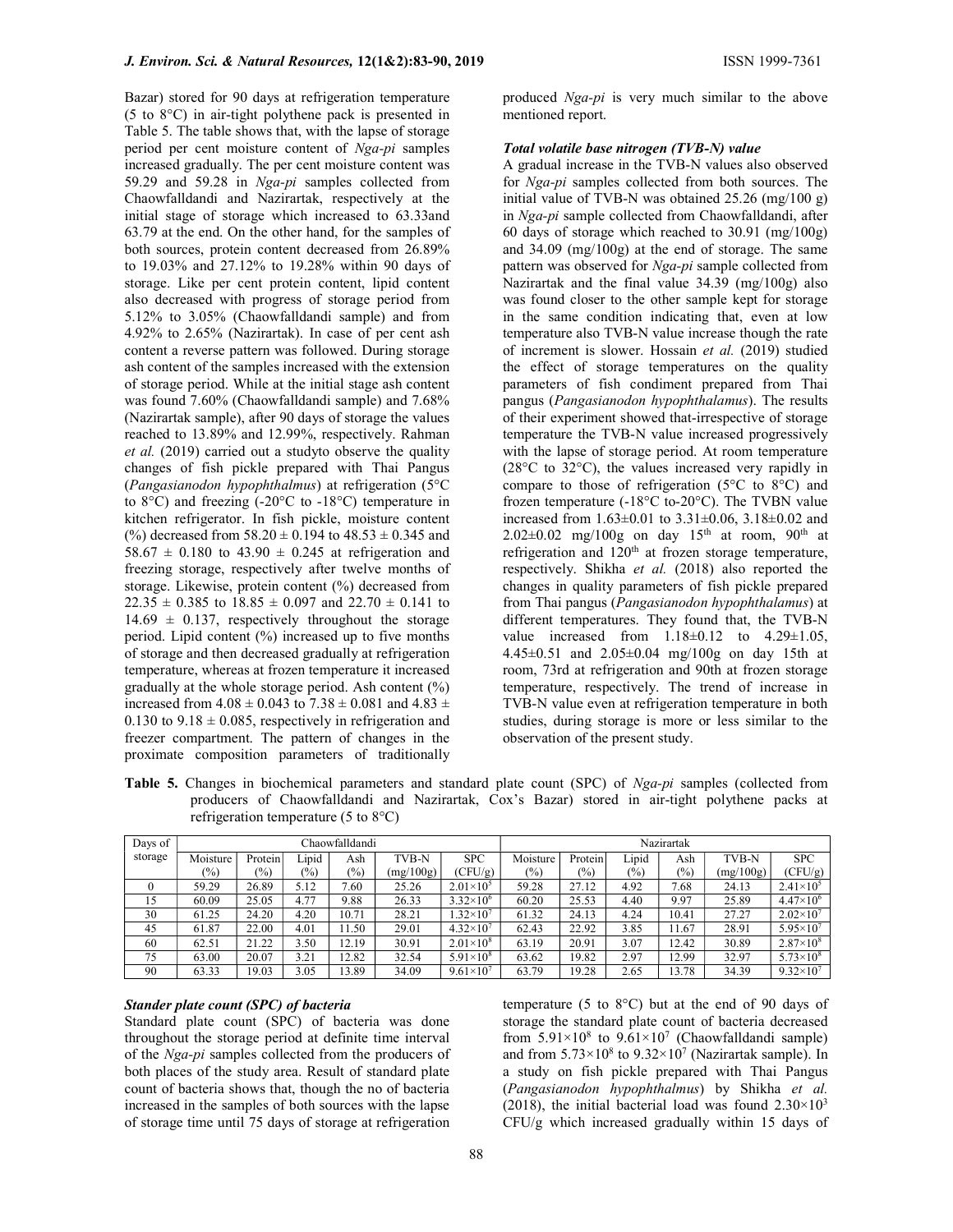storage to  $7.20 \times 10^7$  CFU/g at room temperature. In the case of refrigeration temperature, bacterial load reached to  $9.10 \times 10^7$  from its initial value  $2.30 \times 10^3$ CFU/g within 73 days of storage. On the other hand, during frozen storage of 90 days, the bacterial load of fish Pickle found  $0.27 \times 10^2$ . In another study on pangus fish pickle carried out by Rahman et al. (2019) it was observed that, the aerobic plate count (APC) reached to  $6.5 \times 106$  CFU g-1 from  $4.4 \times 104$  CFU g-1 at refrigeration temperature, but at freezing temperature it decreases to  $6.8 \times 102$  CFU g-1 from  $3.3 \times 104$  CFU g-1 during 12 months of storage. The decreasing tendencies in bacterial count at low temperatures during longer storage is in agreement with findings of present study.

#### Conclusion

On the basis of the obtained results the present study could be concluded as- the sensory quality, proximate composition parameters, TVB-N value and SPC of bacteria did not vary in big range among the samples collected from different stakeholders of traditionally produced Nga-pi of Chaowfalldandi and Nazirartak of Cox's Bazar area. Among the Nga-pi samples collected from producers showed comparatively better in view of grade point than the samples collected from retailers. The result of the Nga-pi sample which was for 90 days in air-tight polythene pack at refrigeration temperature (5 to 8°C) showed that- the percent moisture and ash content, TVB-N value and SPC value increased but the percent protein and lipid content decreased with the progress of storage time

### **References**

- Alam, A. K. M. N. 2007. Participatory Training of Trainers. A New Approach applied in Fish Processing, pp 261-271.
- Alam, A. K. M. N. 2010. Post-harvest Loss Reduction in Fisheries in Bangladesh: A Way Forward to Food Security, 5p.
- AOAC. 1980. Official Method of Analysis, Association of official Agricultural Chemist, 12th Ed. Washington. D.C.
- AOAC.1990. W. Horwitz (Editor), Official Method of Analysis. Association of official Agricultural Chemist.12th Edn. Washington. D.C.
- BOBP. 1985. Marine small scale fisheries of Bangladesh: a general description, Madras, FAO Bay of Bengal Programme IV: 59.Dillon, J. L. and Hardeker, J. B., 1999. Farm management research for small farmer development, FAO, Farm system manage. Series, 6: 302.
- Chandrashekhar, T. C. 1979. A method of processing and preservation of prawn pickle, Seafood

Export J., 11:15-18.

- Erichson, I. 1967. Bacteriology of pickled fish. Journal of Microbial. Sev., 33:107.
- Hossain, M. 1991. Future of Khesari Cultivation in Bangladesh, in Proceedings of the Second National Workshop on Pulses, pp.183-187.
- Hossain, M.I., Shikha, F.H. and Naher, N. 2019a. Changes in sensory attributes of condiment prepared from Thai pangus (Pangasianodon hypophthalmus) during storage at different temperatures. Journal of Bangladesh Agricultural University, 17(3): 402–408.
- Hossain, M.I., Shikha, F.H. and Naher, N. 2019b. Effect of storage temperatures on the quality parameters of fish condiment prepared from Thai pangus (Pangasianodon hypophthalamus). Journal of Bangladesh Agricultural University, 17(3): 417–423,
- Howgate, P. A. J. and Whittle, K. J. 1992. Multilingual Guide to EC Freshness Grades for Fishery Products, Torry Research Station, Food Safety Directorate, Ministry of Agriculture, Fisheries and Food, Aberdeen, Scotland.
- Islam, T. 1998. Health-Bangladesh: Valuable Lessons in Tackling Malnutrition. Inter Press Service. Bogra, Bangladesh.
- Maheshwara, K. J., Naik, J., Balamatti, A., T.D. Jagadish, T. D. 2017. Biochemical and shelf life study of quality of fish sausage in ambient and refrigerated storage. Biochemical and Cellular Archives, 17(1):265-270.
- Martin, A. M. (ed0.1994. Fisheries processing: Biotechnological Application. Chapman and Hall, UK. 494p.
- Nayeem, M. A., Pervin, K., Reza, M. S., Khan, M. N. A., Islam, M. N. and Kamal, M. 2010. Quality assessment of traditional semifermented fishery product (Chepa Shutki) of Bangladesh collected from the value chain. Bangladesh Research Publication Journal, 4(1): 41-46.
- Rahman, M. A., Hossain, M. I., Shikha, F. H. 2019. Changes in the Nutritional Composition of Fish Pickle Prepared from Thai Pangus (Pangasianodon hypophthalmus) during Longer Storage at Low Temperature. Journal of Food Science and Nutrition Research, 2: 299-308.
- Sabikon N, Sayeed, M. A., Alam, M. T., Majumdar, B. C., Begum, K., Rasul, M. G.2017. Nutritional and Microbiological Quality of Chepashutki